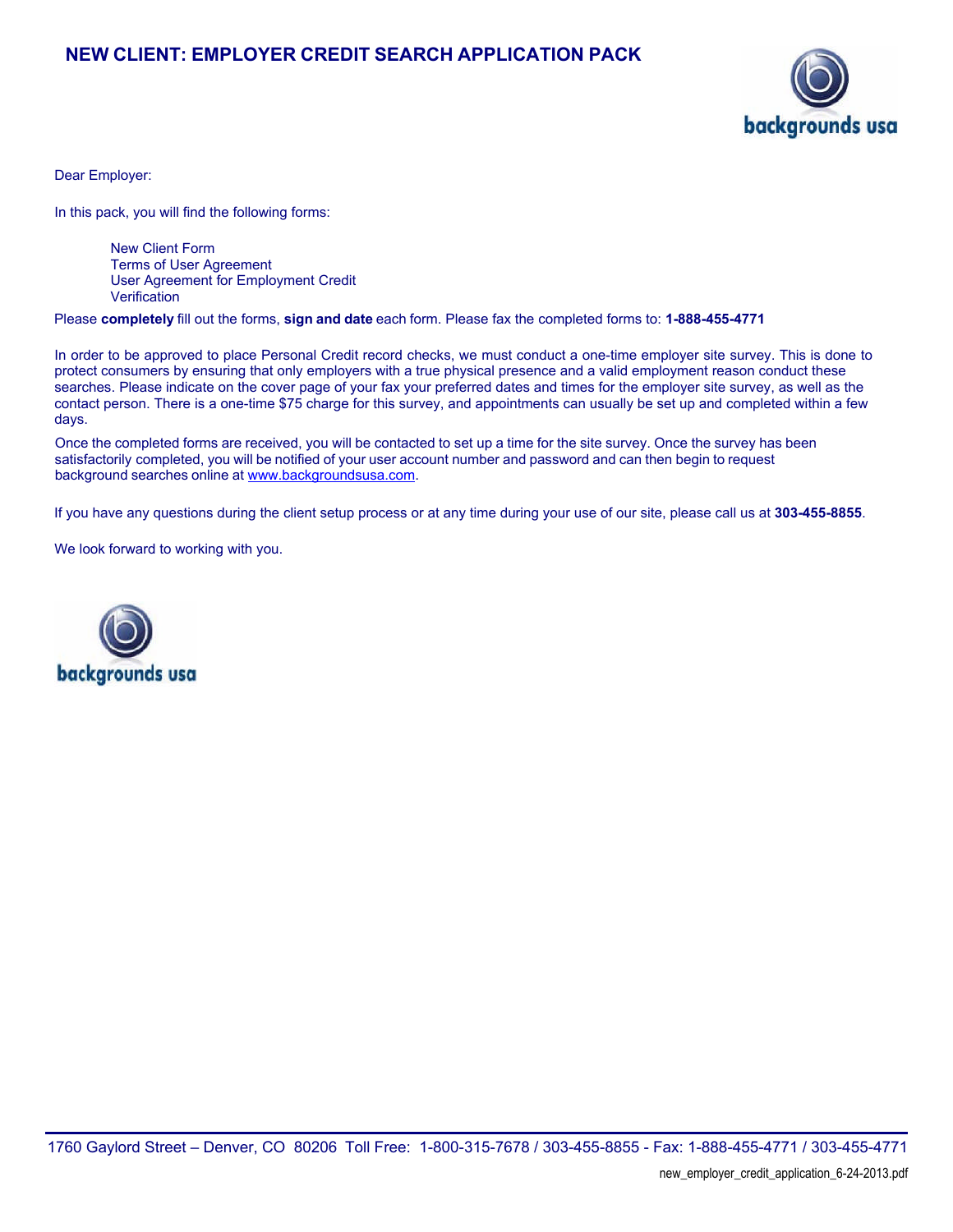

| Account #                        |  |
|----------------------------------|--|
| <b>Backgrounds USA Sales Rep</b> |  |

You will be emailed with a password. Account numbers and passwords are case sensitive

## **COMPANY INFORMATION**

| <b>Company Name</b>                                          |                  |                |                       | Website                  |         |                |
|--------------------------------------------------------------|------------------|----------------|-----------------------|--------------------------|---------|----------------|
| <b>Primary Contact</b>                                       |                  |                |                       | Email                    |         |                |
| <b>Address Line 1</b>                                        |                  |                |                       | Primary Phone #          |         |                |
| <b>Address Line 2</b>                                        |                  |                |                       | Primary Fax #            |         |                |
| City                                                         | State (2 letter) |                | Zip                   |                          | Country |                |
| <b>Business Specialization</b>                               |                  |                | Fed ID# or Indiv. SSN |                          |         | # of Employees |
| State License #                                              |                  | State of Issue |                       | <b>Years in Business</b> |         |                |
| Located in commercial zone?<br>Specific purpose for searches |                  |                |                       |                          |         |                |
| <b>Principal/Owner Name</b>                                  |                  | Title          |                       | Phone #                  |         |                |
| Principal/Owner Name                                         |                  | Title          |                       | Phone #                  |         |                |

 $\Box$  Bill us via corporate credit card<br> $\Box$  Bill us monthly, terms Net 30 days

**BILLING INFORMATION:**  $\Box$  Bill us via corporate credit card (If credit card is chosen, we will call to confirm card details)

|                        | <b>Let but us monumy, terms ivet 50 days</b> |     | Email                  |  |
|------------------------|----------------------------------------------|-----|------------------------|--|
| <b>Billing Contact</b> |                                              |     |                        |  |
| <b>Address Line 1</b>  |                                              |     | Phone #                |  |
| <b>Address Line 2</b>  |                                              |     | Fax#                   |  |
| City                   | State (2 letter)                             | Zip | Country                |  |
| Credit Reference Co.   |                                              |     | Account #              |  |
| <b>Address Line 1</b>  |                                              |     | Reference Phone #      |  |
| City                   | State (2 letter)                             | Zip | Country                |  |
| Credit Reference Co.   |                                              |     | Account #              |  |
| <b>Address Line 1</b>  |                                              |     | Reference Phone #      |  |
| City                   | State (2 letter)                             | Zip | Country                |  |
| Bank/Financial Inst.   |                                              |     | Account#               |  |
| <b>Branch Contact</b>  |                                              |     | Contact Phone #        |  |
| <b>Branch Address</b>  |                                              |     | <b>Type of Account</b> |  |
| <b>City</b>            | State (2 letter)                             | Zip | Country                |  |

**INVOICING, STATEMENTS AND REPORTS:** (Note: email invoices require Adobe Acrobat Reader to be installed.)

| <b>INVOICES</b>                  | (Circle One) | <b>FAX</b> | <b>EMAIL</b> | <b>ONLINE</b> |  |      |  |
|----------------------------------|--------------|------------|--------------|---------------|--|------|--|
| STATEMENTS (Circle One)          |              | <b>FAX</b> | <b>EMAIL</b> | <b>ONLINE</b> |  |      |  |
| <b>REPORTS</b>                   | (Circle One) | <b>FAX</b> | <b>EMAIL</b> | <b>ONLINE</b> |  |      |  |
| Fax#                             |              |            |              |               |  |      |  |
| <b>Email Address</b>             |              |            |              |               |  |      |  |
|                                  |              |            |              |               |  |      |  |
|                                  |              |            |              |               |  |      |  |
|                                  |              |            |              |               |  |      |  |
| <b>User Authorized Signature</b> |              |            |              | <b>Title</b>  |  | Date |  |

1760 Gaylord Street – Denver, CO 80206 Toll Free: 1-800-315-7678 / 303-455-8855 - Fax: 1-888-455-4771 / 303-455-4771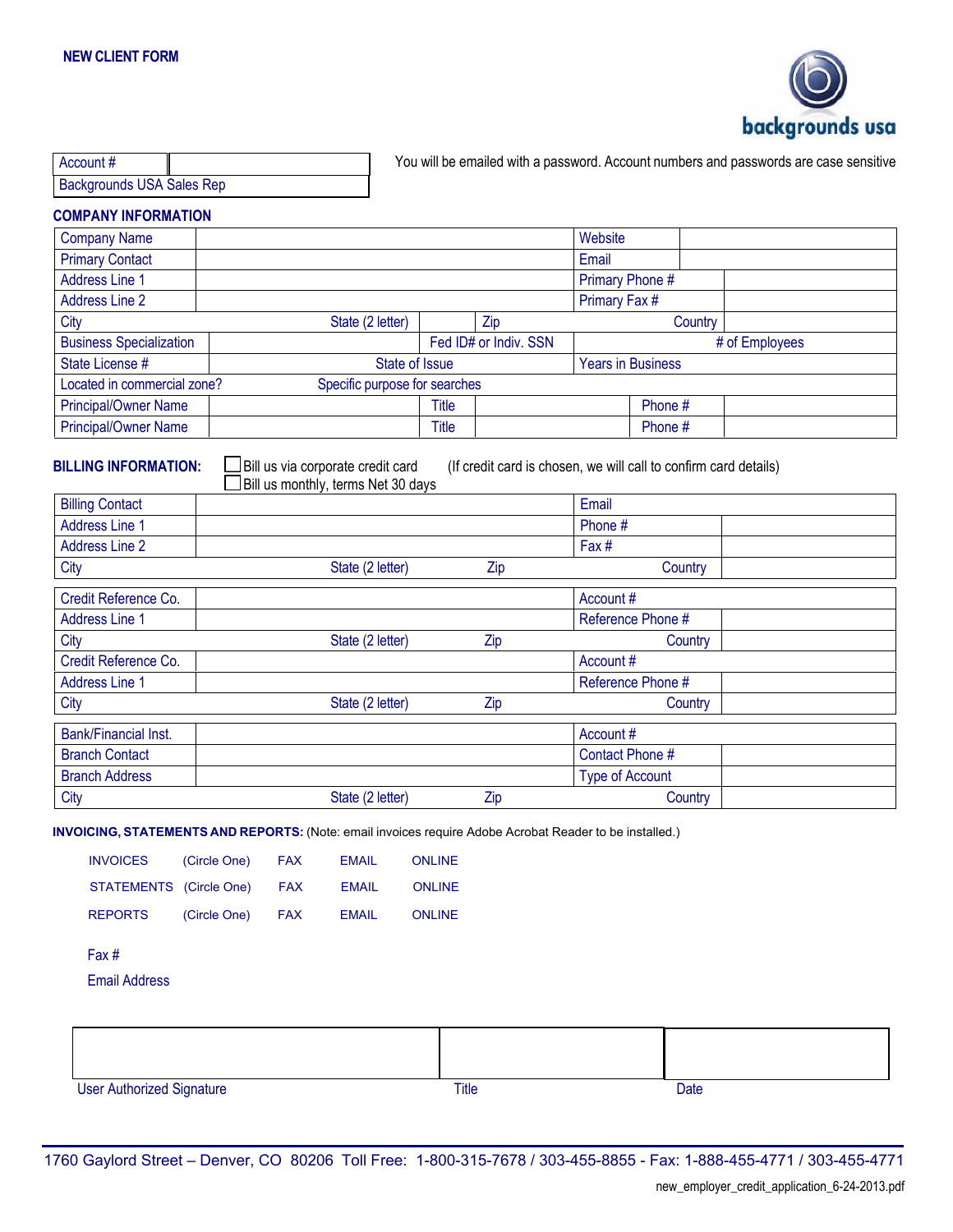

This agreement by and between C.A. Harrison Enterprises, Inc. d/b/a Backgrounds USA and the company named below under User/Authorized Individual (User) and/or its designated agents(s) shall consist of the following understandings and conditions:

### **User agrees to:**

- 1. Read and maintain on file the attached copies of the Fair Credit Reporting Act (FCRA) and Chapter Nine of the Technical Assistance Manual (Title 1) for the Americans with Disabilities Act (ADA).
- 2. Accept responsibility for using information provided by Backgrounds USA (Consumer Reports) in accordance with the Fair Credit Reporting Act, Public Law 91-508 and American with Disabilities Act of 1990.
- 3. Be aware that some states have stricter "Human Rights" and ADA based statutes in force for employers. Compliance with these laws is the responsibility of the User.
- 4. Obtain proper release and authorization from each applicant.
- 5. Recognize that information is obtained and managed by fallible sources, and that for the fee charged, Backgrounds USA cannot guarantee or insure the accuracy or depth of the information provided.
- 6. Assume responsibility for the final verification of the applicant's identity.
- 7. Accept the fact that Backgrounds USA employees are not allowed to render any opinions regarding information contained in a consumer report. Hiring decisions or any actions must be based on User policies and procedures.
- 8. Give the applicant the Backgrounds USA 1-800- telephone number and address if information provided in a consumer report is responsible for suspension or termination of the application process.
- 9. Use Identity Verification and Credit Reports for employment, skip tracing or tenant screening purposes only.
- 10.Accept and agree that the information provided to you by Backgrounds USA cannot and will not be resold you.
- 11. Request a consumer report for employment purposes, only after providing written documentation to applicant informing them that a consumer report may be obtained for employment purposes and after applicant has authorized in writing the procurement of such report.
- 12.Only take adverse action due to information obtained in the consumer report, after providing to the consumer: a copy of the consumer report, a copy of the Summary of Consumer Rights in the format approved by the FTC, notification of adverse action in written, oral or electronic form including Backgrounds USA's name, address and phone number, a statement indicating that Backgrounds USA's did not make the decision to take adverse action, and notification to the consumer of their right to obtain a free copy of the report within 60 days of adverse action and to dispute the accuracy or completeness of the report.
- 13. Recognize the sensitive nature of information provided, hold such information in strict confidence, and only use such information for purposes outlined in the disclosure.
- 14. Understand that any person who knowingly and willfully obtains a consumer report under false pretenses may face criminal prosecution (Section 619).
- 15. Pay for services based on a statement provided. Terms are NET 30 days. Accounts in arrears will assume a finance charge of two percent (2%) per month plus a \$15.00 late charge fee per incident. If an account goes to collection, User agrees to pay all expenses including legal fees.
- 16. Be aware that if an account remains inactive for twelve consecutive months, it will be closed.
- 17. Acknowledge that a facsimile of this agreement is as valid as an original.
- 18. Use our information for their own uses only and will not resell this information to any third parties.

#### **Backgrounds USA agrees to:**

- 1. Comply with all applicable laws in the preparation and transmission of reports as defined in 15 USC-1 681 et sec. regulated by the Federal Trade Commission.
- 2. Follow reasonable quality assurance procedures to assure maximum possible accuracy of information.
- 3. Re-verify at no cost when a User makes the request by telephone or the subject makes the request in writing. Our responses shall be made in writing and delivered in a timely manner.
- 4. Maintain consumer report information and transaction details for a minimum of two years. During an inquiry, the subject of the report has the right to learn the name of the User ordering information and has the right to be informed of the substance of the report ordered by the User when a written request is made to us.
- 5. Provide consumer information in compliance with the Fair Credit Reporting Act.
- 6. Maintain confidentiality of its data acquisition and verification methodology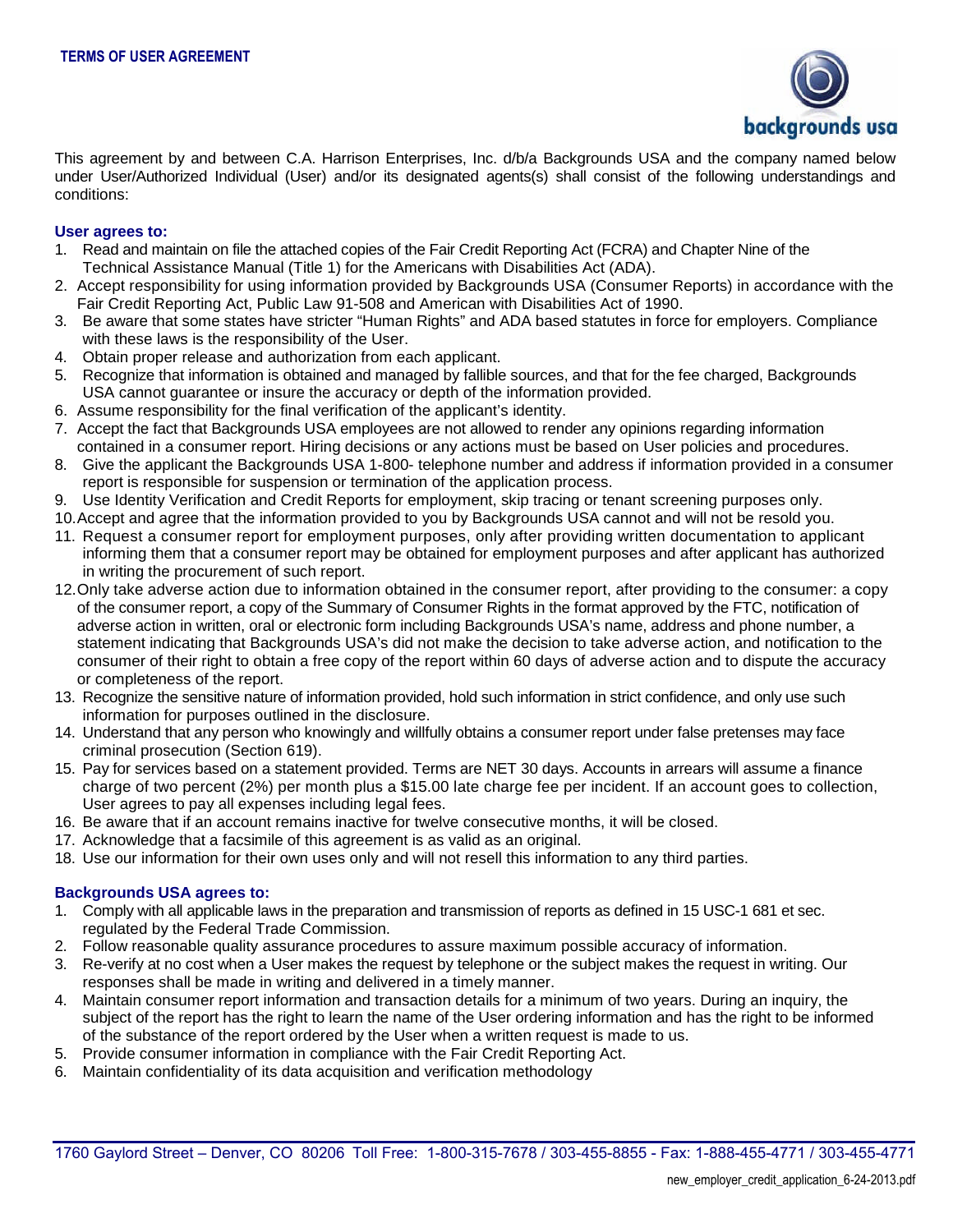

#### **Backgrounds USA asks you to please note:**

- 1. Our reports are designed to give you more information so that you can make informed decisions. They are not intended to replace legal advice. Depending upon your business and federal and state laws, other issues should be addressed.
- 2. Backgrounds USA is a "Consumer Reporting Agency" under the definition of the FCRA. The information provided to User under this agreement is a "Consumer Report" under the definition of the FCRA.
- 3. This agreement shall be governed by and construed in accordance with the laws of Colorado. Any disputes under this agreement shall be determined by the courts of Denver, Colorado.
- 4. Backgrounds USA may, at its sole discretion, terminate service to any user at any time without prior notice.

# **USER/ AUTHORIZED INDIVIDUAL:**

| <b>Company Name:</b> |               |       |  |  |  |  |  |
|----------------------|---------------|-------|--|--|--|--|--|
| Name:                |               |       |  |  |  |  |  |
|                      |               |       |  |  |  |  |  |
| <b>Signature:</b>    |               |       |  |  |  |  |  |
| Title:               | <b>Phone:</b> | Date: |  |  |  |  |  |